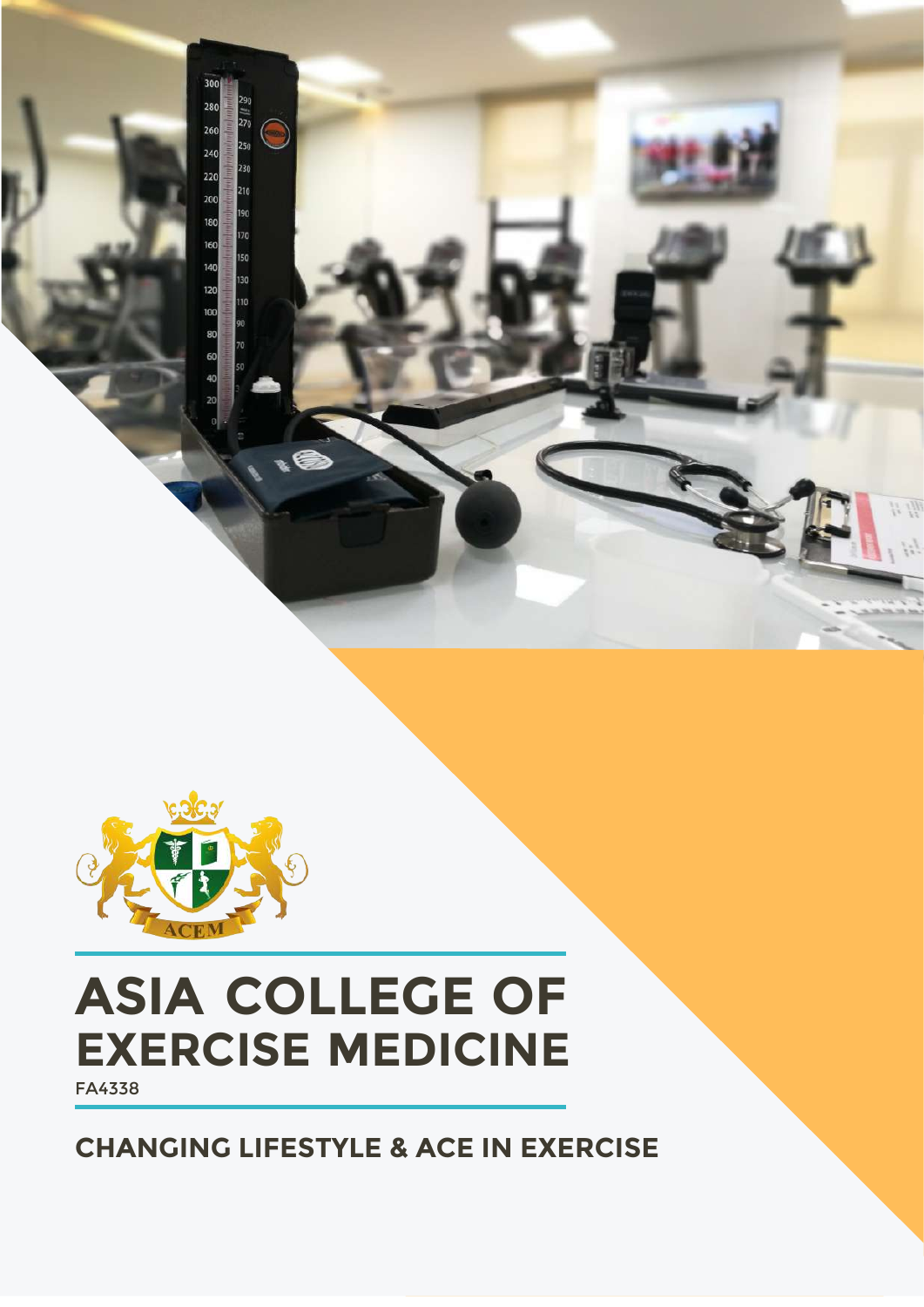# **ABOUT US**

ASIA COLLEGE OF EXERCISE MEDICINE

Welcome to the college of exercise medicine. This college marks the only one in the country and is aimed to produce Exercise Therapists. As a graduate, you will perform the task to practice exercise medicine to manage geriatrics and noncommunicable diseases (NCD) which includes mental health and cancer. As proven in our two years of pilot studies with the Ministry of Health, exercise is now a prescription as a new form of treatment.

## **FROM THE DESK OF DATUK SRI AZALINA OTHMAN SAID**

PARI IAMENT MEMBER OF PENGERANG JOHOR



Datuk Sri Azalina, 58, is actively engaged with mountain biking, canoeing, yoga and TRX suspension training. She believes that staying healthy is the better way to serve her constituency with a full heart. She is aware that our country has arrived as an aged population in 2020 and will be declared as a aged nation by 2030.

We cannot avoid aging but we can delay the process and lead a better quality life by staying physically active. She had set up the first Active Ageing Center (better known as 'Rakan Aktif Parlimen Pengerang) in the country for malaysians above the age of 60. This center provides program to improve balance and prevent falls, it monitors patients' vital sign and prescribe exercise program to improve their heart health and muscular skeletal system. This centre will be spread across the country to ensure our nation will age gracefully with minimum dependency.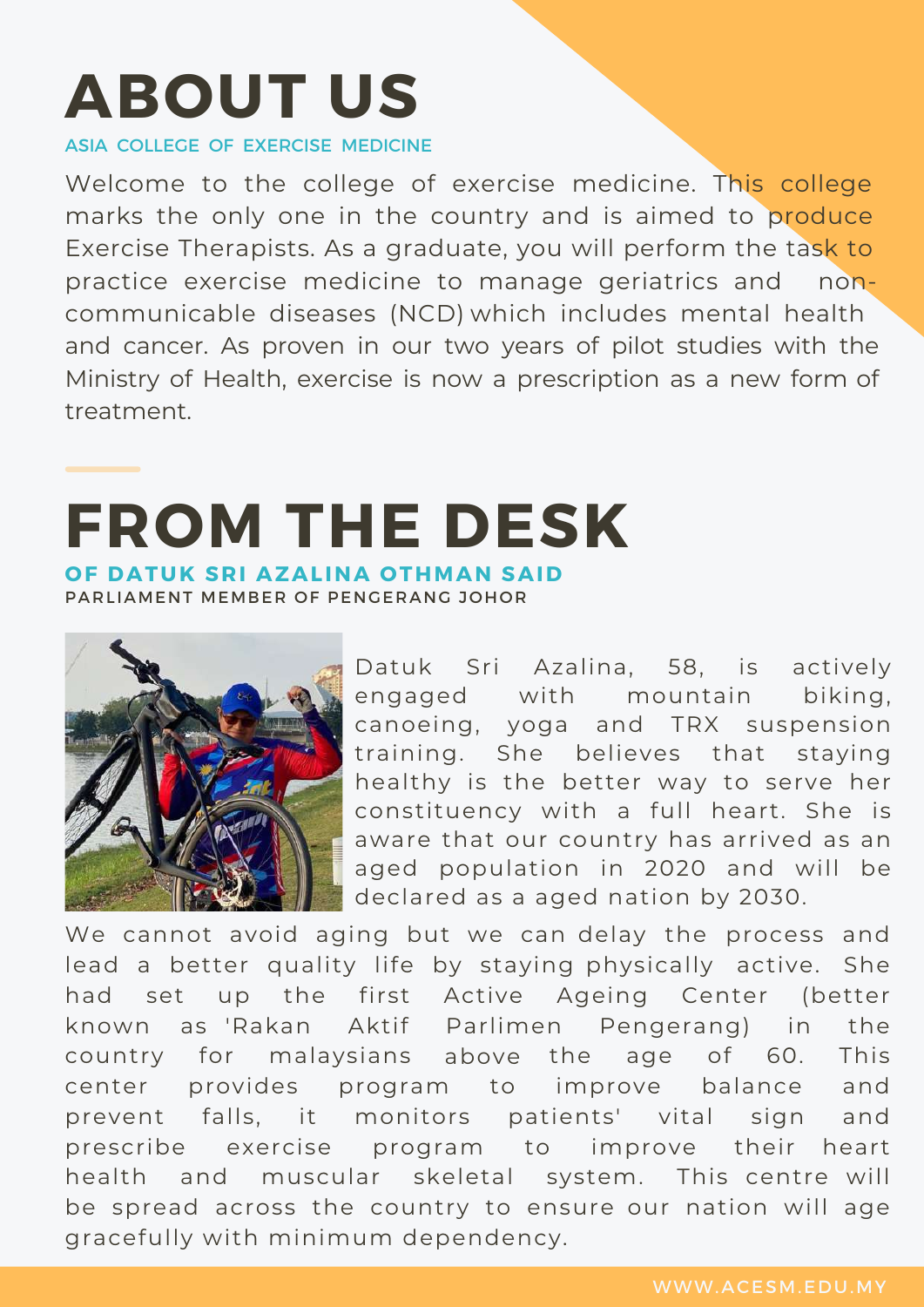# **OUR COURSES**

## **DIPLOMA IN EXERCISE SCIENCE**

The students will be trained intensively for 3 years to perform health screenings, physical assessments, exercise prescriptions and instruction and graduates as Exercise Therapist (ET). Students will be train in the use of software and testing devices designed by the research & development unit of the college.

#### **CRITERIA**

- $\bullet$  18 24 years old
- Pass SPM with 3 credits of any subjects

### **CERTIFICATE IN EXER CISE**

As approved by the Ministry Of Higher Education, ACEM is presenting a specialized program called the Certificate in Exercise Medicine. This program is specially tailored to graduates in the allied health sciences sector.

Systematically designed, this field of treatment refers to the measures taken to intervene and treat diseases. A pilot test was successfully conducted to identify the adaptation of exercise which can be used to treat non-communicable diseases (NCD).

Upon completion of the program, participants are qualified to receive referrals from medical doctors to treat patients who are suffering from NCDs.

#### **CRITERIA**

- Diploma in a relevant field of Allied Health Sciences
- One (1) year working experience in relevant field (Gym, personal trainer)
- Completed advanced level certification by Kementerian Belia dan Sukan or other related Government agencies.

### **CERTIFICATE IN HOME HEALTH CARE**

A program designed on monitoring vital signs, safety use of wheelchair, walking aides and basic first aids of an elderly. Open to all Malaysians who are 18 years and above.

### **CERTIFICATE IN EXERCISE REHAB**

A form of exercise rehabilitation that reduce inhibition of movement caused by muscular & joint pains.